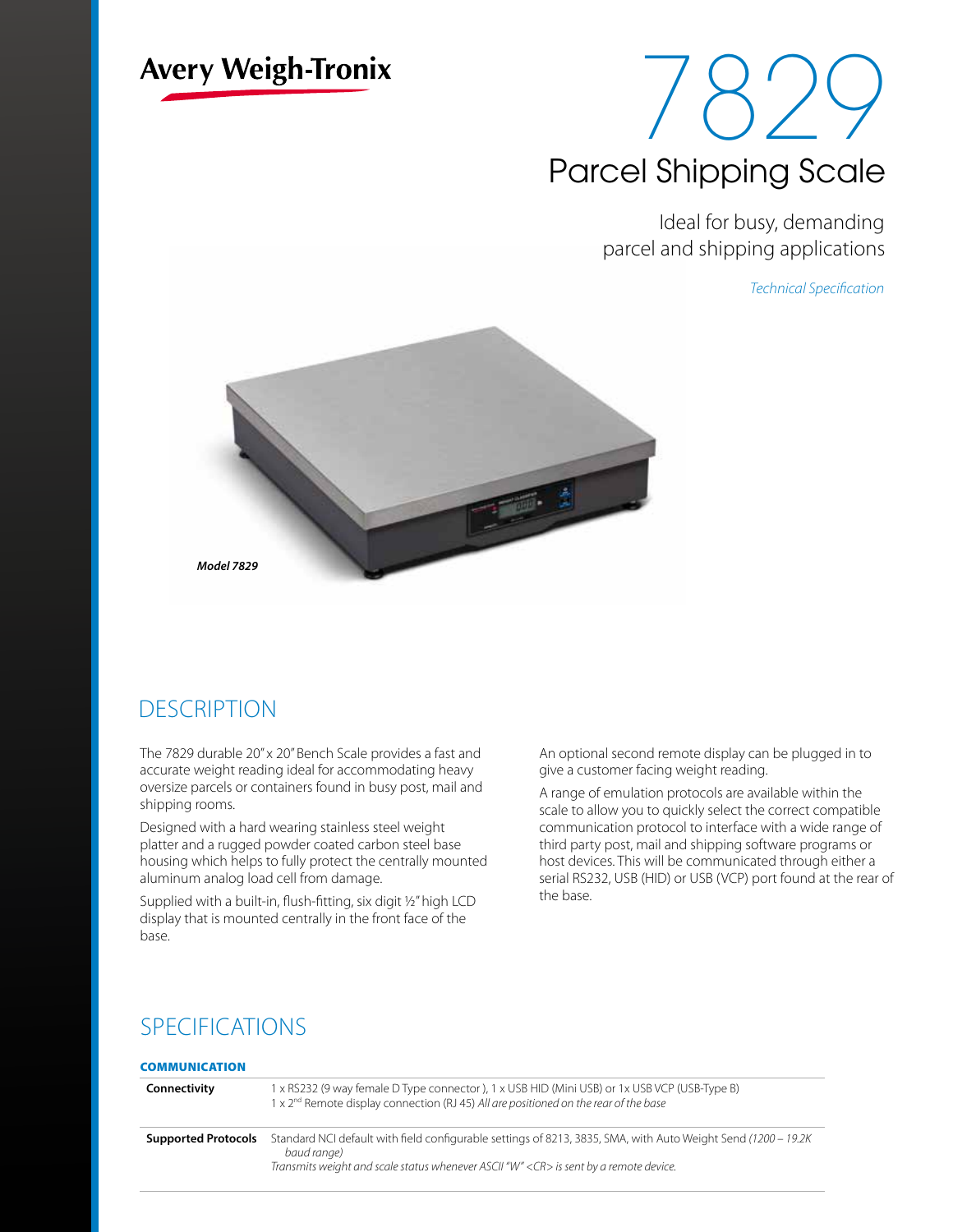# 7829 PARCEL SHIPPING SCALE *Technical Specification*

| <b>DISPLAY</b>                      |                                                                                                                                                                                                                             |  |
|-------------------------------------|-----------------------------------------------------------------------------------------------------------------------------------------------------------------------------------------------------------------------------|--|
| Display Type                        | Flush fitting six digit, 1/2" high LCD display.<br>Optional 2nd remote six digit, 1/2" high LCD display housed in an extruded enclosure with a 7 foot cable,<br>connected via RJ 45 connector on the rear of the scale base |  |
| <b>Number of Displays Allowed</b>   | 2 (1 standard, 1 remote display optional)                                                                                                                                                                                   |  |
| <b>Display Bracket Options</b>      | Optional 12" high pole mounted display bracket                                                                                                                                                                              |  |
| <b>Remote Display Housing Sizes</b> | $8'' \times 3'' \times 1.5''$                                                                                                                                                                                               |  |
| <b>Operational Keys</b>             | ZERO: Includes Auto Zero Tracking or Manual push button to re-establish zero reference.<br>TEST: Runs a diagnostic test to ensure scale is fully functional and allows a real-time view of internal<br>settings             |  |
| <b>Units of Measure</b>             | Ib or kg (Ib default)                                                                                                                                                                                                       |  |
| <b>Incremental Selections</b>       | Multiples and sub-multiples of 1, 2, 5                                                                                                                                                                                      |  |
| <b>Configurable Selections</b>      | Capacity, resolution, Ib or kg, filters, baud rates, protocols, auto printout, scale or post classifier<br>Default configuration is as postal weight classifier                                                             |  |
| <b>Time and Date</b>                | <b>No</b>                                                                                                                                                                                                                   |  |
|                                     |                                                                                                                                                                                                                             |  |

**Base sizes** 20" x 20" x 4.5" (510mm x 510mm 114mm)



| <b>Top Pan Construction</b>  | Stainless steel weight platter<br>Optional: Ball top weight platter (25 ball)                                                                                                                                                            |
|------------------------------|------------------------------------------------------------------------------------------------------------------------------------------------------------------------------------------------------------------------------------------|
| <b>Base Construction</b>     | Durabridge® design, with powder coated carbon steel base housing and aluminum NTEP approved analog<br>load cell<br>Duarabridge Technology helps reduces overall scale deflection when a full load is applied                             |
| Feet                         | Lockable adjustable feet, 1" diameter with up to 1" of height adjustment                                                                                                                                                                 |
| <b>Base Capacity</b>         | Capacity (lb)<br>250 lb x 0.05 lb                                                                                                                                                                                                        |
| Power                        | 120 VAC (+10% -15%), 60 Hz, standard 3-wire ground                                                                                                                                                                                       |
| <b>Operating Environment</b> | Temperature: 42° F to 104° F (5° C to 40° C) Relative Humidity: 10 to 95% (non-condensing)                                                                                                                                               |
| <b>Calibration</b>           | 2 point calibration process (zero and span capacity)<br>Field calibration can be carried out by using less than full capacity weights<br>Gravity compensation to allow the local gravity to be entered for where the scale is to be used |
| <b>Internal Resolution</b>   | 1 part in 120,000                                                                                                                                                                                                                        |
| <b>Filtering</b>             | Fast or Slow                                                                                                                                                                                                                             |
| <b>Self-Diagnostics</b>      | 2 level diagnostics: front panel display test or full service diagnostics (Display, RAM, ROM, input/output & high<br>resolution x10 division test)                                                                                       |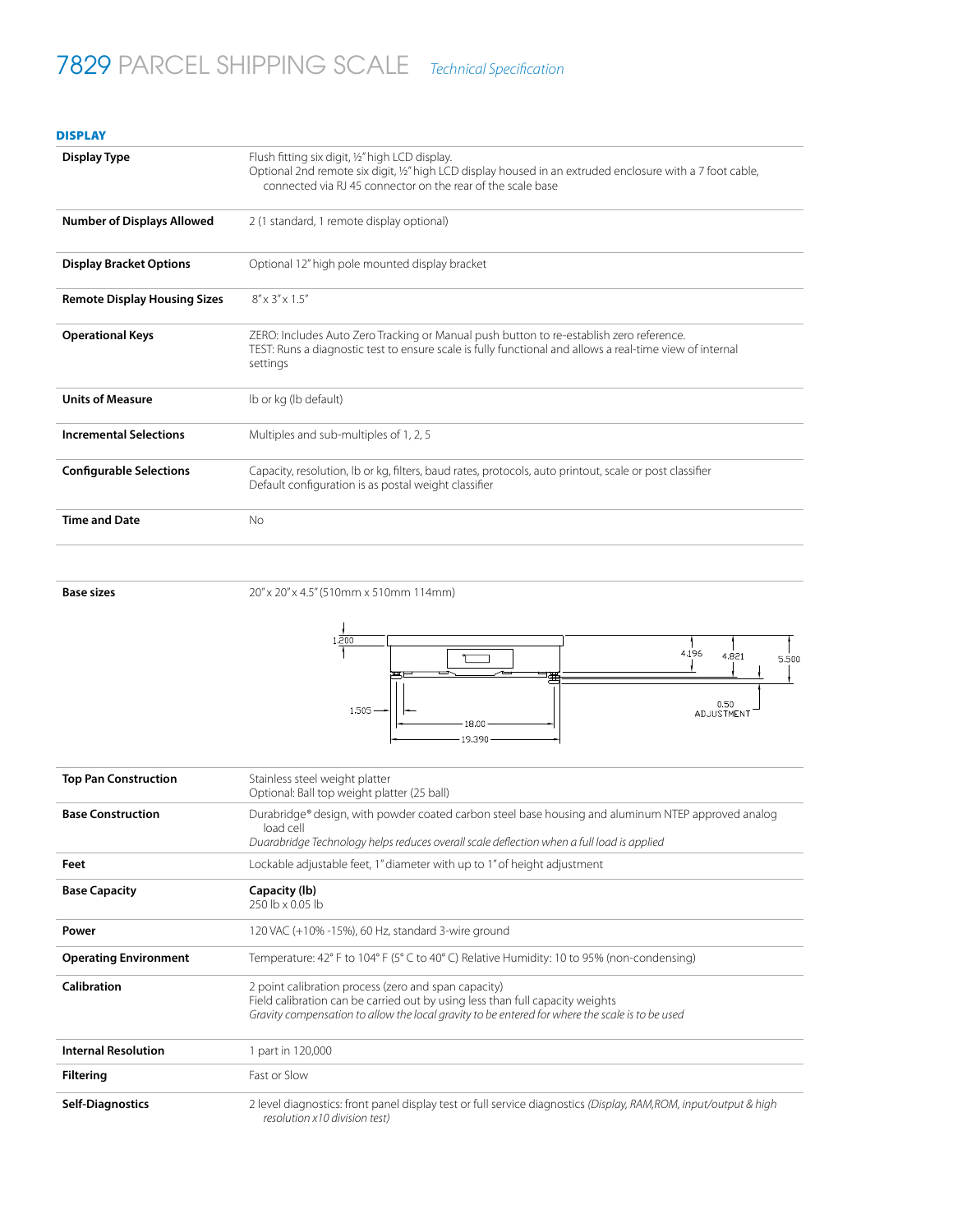## **Avery Weigh-Tronix**

### **OPTIONS**

**Pole Mount 12**" high pole indicator stand, to allow easy viewing of the indicator Ball Top Weight Platter Stainless steel, using 25 roller balls to simplify handling and transport of all parcels. One piece lift-off design for easy field retrofit



#### APPROVALS

**Certifications** NTEP approved for use in Class III operations, CC 95-121